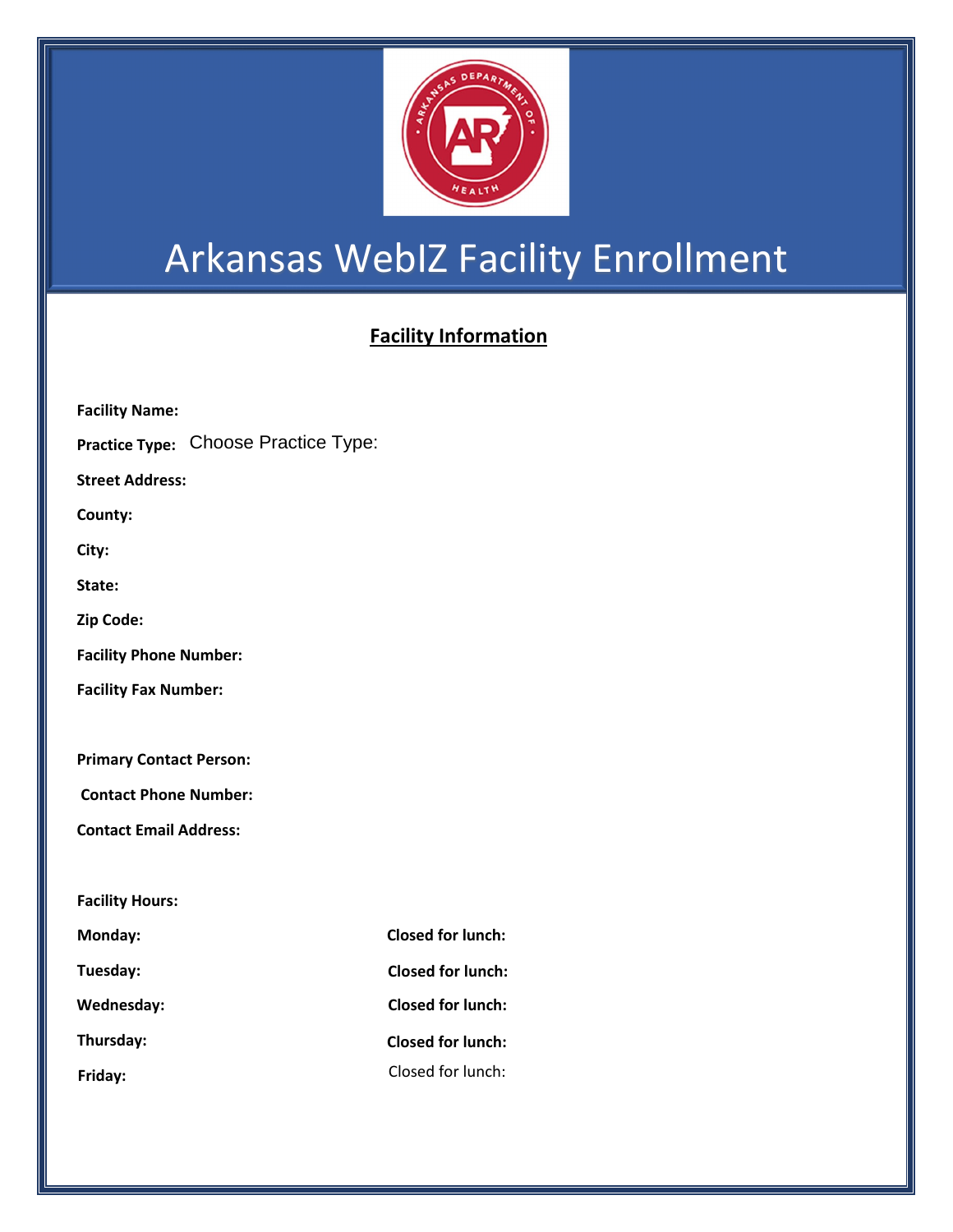## **WebIZ Agreement**

To participate in the Arkansas Immunization Information System, named Arkansas WebIZ, I agree to the following conditions, on behalf of myself and all practitioners associated with this medical office, group practice, health maintenance organization, health department, community/migrant/rural health clinic, or other entity of which I am the physician-in-charge or equivalent:

- 1. As the physician-in-charge, I hereby agree to ensure this medical office, group practice, health maintenance organization, health department, community/migrant/rural health clinic, or other entity of which I am the physician-in-charge (hereby referred to as facility), in addition to all employees to which access to Arkansas WebIZ will be granted, will comply with all rules and regulations governing the Arkansas Immunization Information System (Arkansas WebIZ) according to Act 432 of 1995 and Act 869 of 1997 as amended.
- 2. In the same manner, I agree to ensure this facility and all users of the Arkansas WebIZ system from this facility remain compliant to and strictly adhere to the protocols, security measures, and training required by the Arkansas Department of Health, including, but not limited to, the following:
	- I will ensure that all users of the Arkansas WebIZ system within this facility never share the details of their usernames and/or passwords with any other individual. I will further ensure that every individual that needs access to the Arkansas WebIZ system will follow the procedures for setting up an individual user account.
	- This facility will never allow the use of any generic user account designed to give multiple individuals access to the Arkansas WebIZ system under an unidentifiable username (i.e., school user, nurse1, front desk, etc.)
	- I understand that by accessing the Arkansas WebIZ system my activity and the activity of all users of this facility are tracked, stored, and permanently affixed with the name of the user that performed that action and not capable of being altered or destroyed. This includes modules accessed, patients researched, records updated, and all other actions performed within the Arkansas WebIZ system.
	- I will ensure that all Arkansas WebIZ system users in this facility understand that Arkansas State Law dictates that an immunization record is determined to be part of a patient's official medical record, and that changing/altering an immunization record in any means without sufficient supporting evidence, recording false information on an immunization record, or participating in any other activity that detracts from the ability to identify the patient of record, is against state and federal laws.
- 3. I attest that all Arkansas WebIZ users from this facility have been fully trained in, and understand, the Health Insurance Portability and Accountability Act (HIPAA) (42 USC 1320d-6) as it pertains to the use of an electronic health records database as well as immunizations data.
- 4. I understand that any wrongful disclosure of individually identifiable health information retrieved from the Arkansas WebIZ system, by any user from this facility, will be considered a violation of the Health Insurance Portability and Accountability Act (HIPAA) (42 USC 1320d-6).
- 5. I further understand that the level of violation and associated penalty is determined by the Health Information Technology for Economic and Clinical Health Act (HITECH).